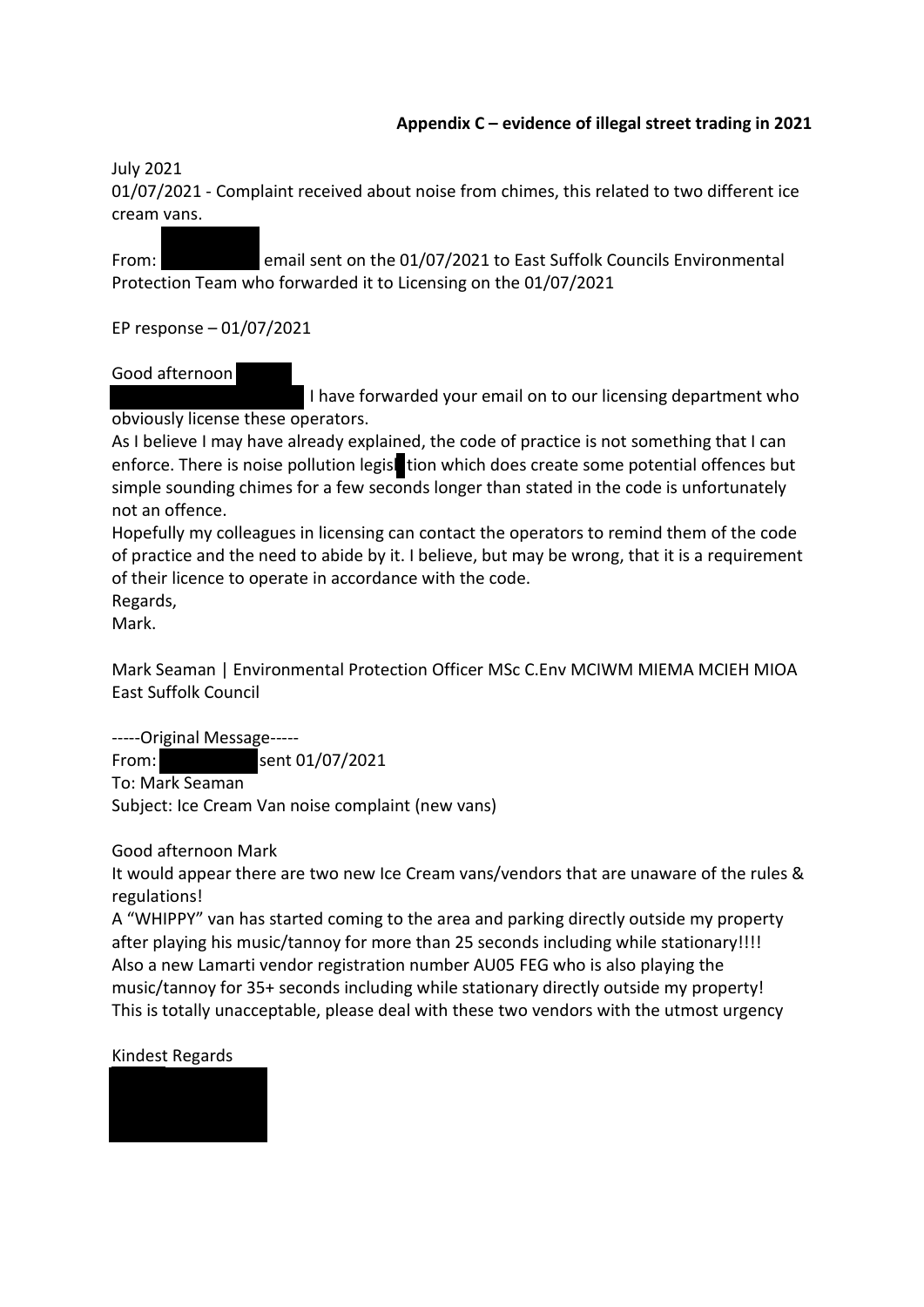LA response sent 02/07/2021

Good afternoon

Mark has forwarded your email to the Licensing Team as we are responsible for issuing street trading consents within the north of our district.

Any person who trades with an ice-cream van must abide by the code of practice concerning chimes, this is separate to the requirement to have a street trading consent.

I do not believe I am familiar with the 'Whippy' van you mention and therefore, are you able to provide more information such as the name of the company, licence plate number; also, any photos/log of times of either trader would be useful.

I will look into the matters raised further as it maybe they are trading without authorisation, and I can then take the necessary action.

Please note that chimes can be played once while the vehicle is stationary and they can also be played on the approach to the stopping place however, this should only be a maximum of 12 seconds.

I will write again to Lamartis to ensure that they comply with the code of practise regarding chimes and that all drivers are aware.

If you have any further concerns and or if you can provide any further evidence, please contact the Licensing Team.

Best regards Leonie

Further email from 03/07/2021

### Hi Leonie

Thank you for your reply it is very much appreciated, I have attached a photograph of each ice cream van and an up to date log of recent activity including vehicle registration numbers. Their recent activities are most unsettling, they have no regard for the Code of Practice & Licensing Rules and very little respect for other peoples right to live in peace. I understand these vendors need to earn money but I feel they do not have the right to earn money at the detriment to the health & wellbeing of other people. There are hundreds of alternative roads in the area for the legitimate licensed traders who abide by the rules to trade without the need to venture onto a very minor road (Ashfield Crescent) and cause so much unnecessary upset.

Thank you in advance Kindest Regards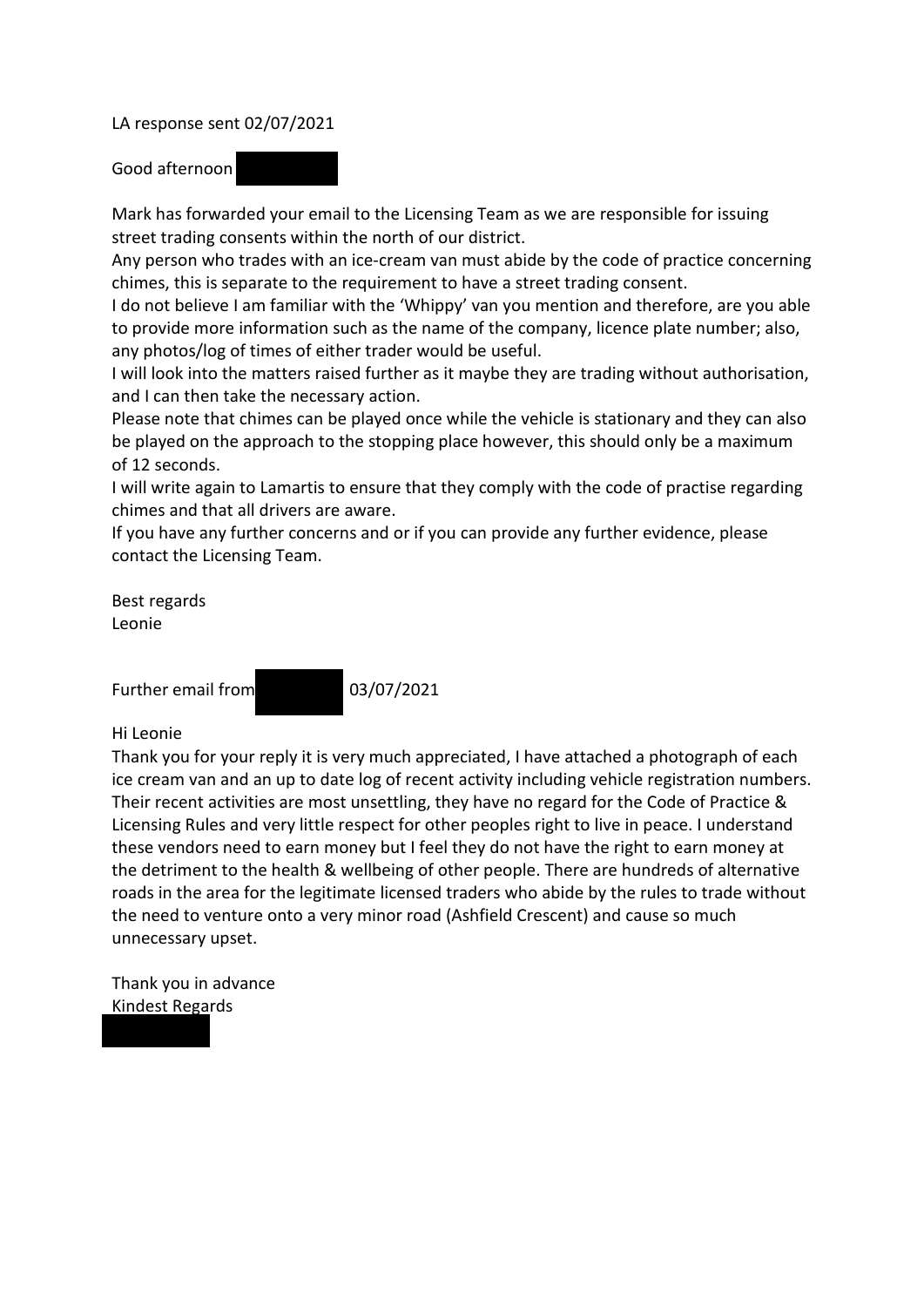

## LA response email sent 05/07/2021

Good morning



Thanks for the photos and log, I believe I have now been able to identify the other trader (whippy), I will now be able to chase both of the traders about the issue with the chimes etc. Can I ask that the next time that they are there, is it possible to take any video of them playing the chimes etc. as this could prove useful (but only if you feel comfortable doing this). Also is there a regular time that they come as this could prove useful if we need to visit the traders.

Please be assured that we will look into this and take the necessary action required.

Best regards Leonie

--------------------------------------------------------------------------------------------------------------------------

Upon further investigation the previous owner of X831 KCW confirmed that they were no longer trading and had sold this vehicle.

An application for a new street trading consent was received on the 19/07/2021 from Mr Lamarti for X831 KCW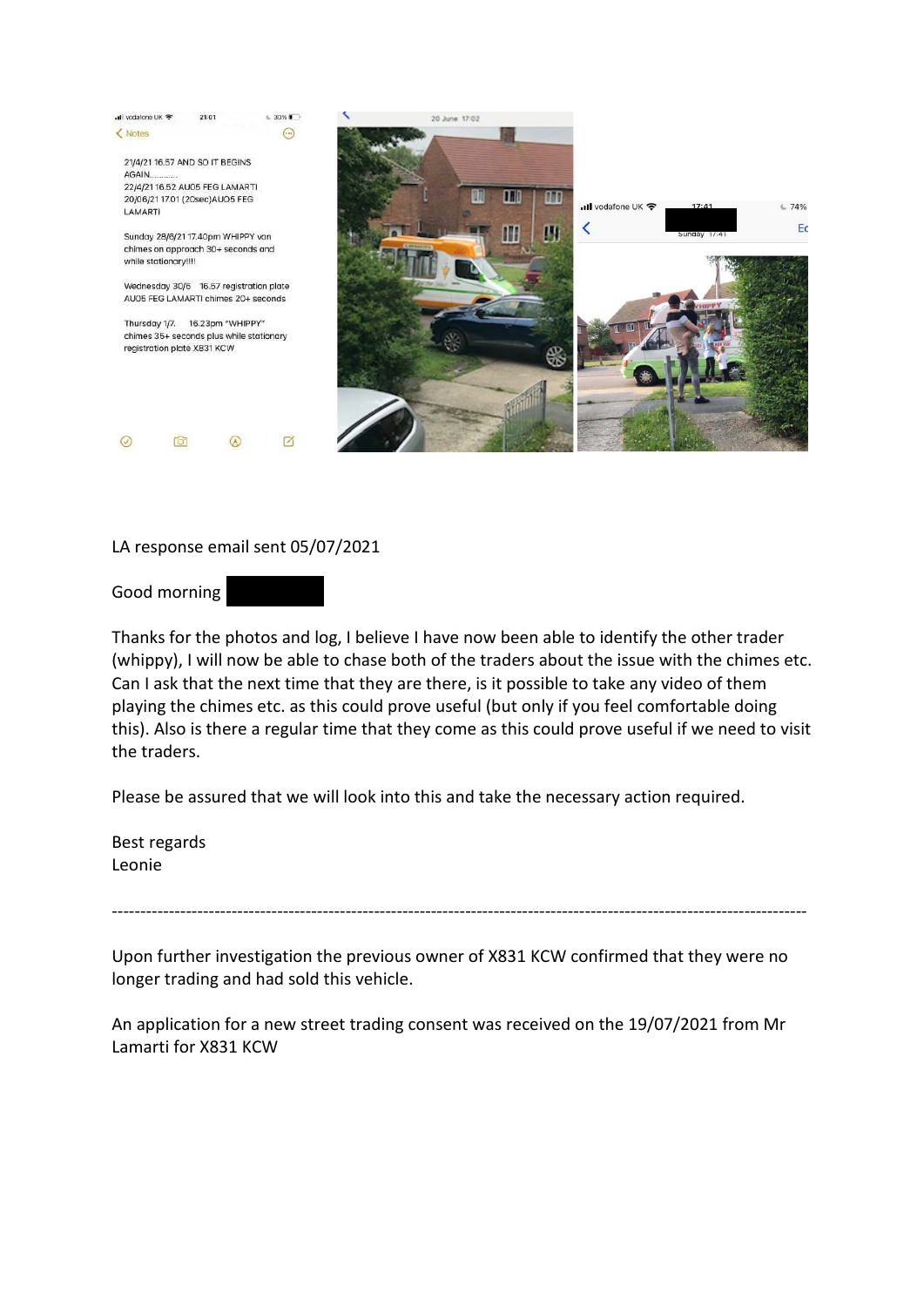|                                                        | <b>EASTSUFFOLK</b><br>$0.0.11 \leq x \leq 1.5$ |
|--------------------------------------------------------|------------------------------------------------|
| <b>EASTSUFFOLK</b><br>COUNCIL<br><b>Report Follows</b> | 2 1 JUL 2021                                   |
| <b>ET TRADING LICENCE / CONSENT*</b>                   | <b>RECEIVED</b>                                |

**APPLICATION FOR STREE**<br>\*Delete as applicable Ų

This is an application under the Local Government (Miscellaneous Provisions) Act 1982

| 1.  | MR<br>M LAMALIZ<br>Full name of person applying: .<br>(Mr. Mrs. Miss)                                                                                              |
|-----|--------------------------------------------------------------------------------------------------------------------------------------------------------------------|
| 2.5 | Date of Birth:                                                                                                                                                     |
| 3.  |                                                                                                                                                                    |
| 4.  | Full address:<br><b>PERMIT</b>                                                                                                                                     |
|     |                                                                                                                                                                    |
|     |                                                                                                                                                                    |
|     |                                                                                                                                                                    |
|     | Daytime telephone:                                                                                                                                                 |
|     | E-mail:                                                                                                                                                            |
| 5.  | Description of type of article to be sold/activities to be carried out:                                                                                            |
|     | Sell ice cocony + rue volties                                                                                                                                      |
|     |                                                                                                                                                                    |
| 6.  | Please specify streets and provide a map/plan clearly showing the areas in which you wish to<br>trade.                                                             |
|     |                                                                                                                                                                    |
|     | <b>Second Committee In the Wales Profession Committee</b>                                                                                                          |
| 7.  | Description of stall/vehicle to be used for trading, including Registration Number (where<br>applicable) and whether any awnings, tables, chairs etc will be used: |
|     | KLW<br>$x^{9}31$<br>SwB ford transf is cream wan                                                                                                                   |
|     |                                                                                                                                                                    |
|     | Page 1                                                                                                                                                             |